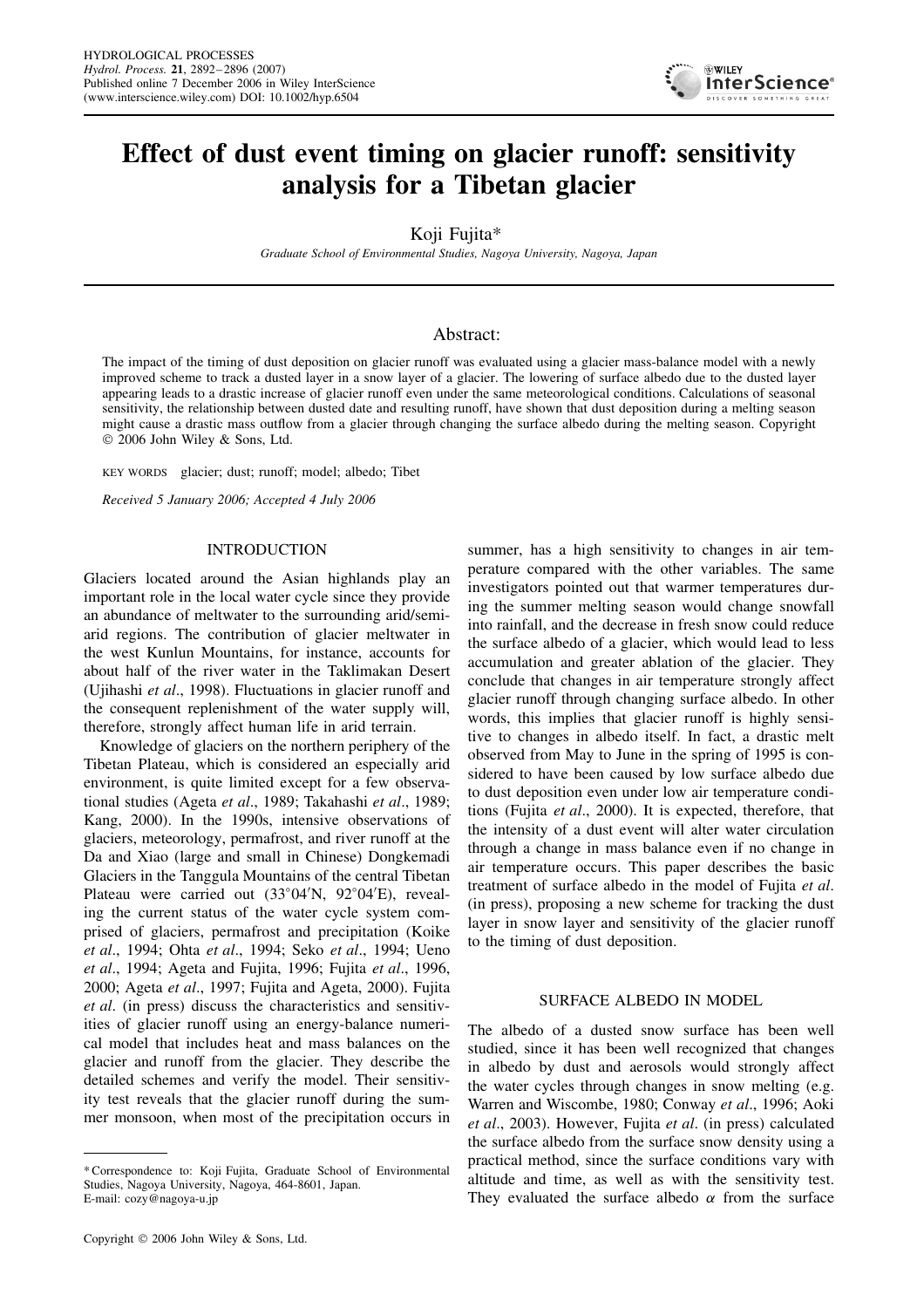snow density, taking account of multiple reflections in the surface snow layer, and assuming that such a layer consists of an ice plate and an air layer in the vertical dimension (Yamazaki *et al*., 1993):

$$
\alpha = r_{\rm I} + \frac{(1 - r_{\rm I})^2 \tau}{1 - r_{\rm I} \tau} \tag{1}
$$

where

$$
\tau = \frac{(1 - T_{\rm I}) - \sqrt{(1 - T_{\rm I})^2 - R_{\rm I}^2}}{R_{\rm I}}
$$
  
\n
$$
T_{\rm I} = \frac{(1 - r_{\rm I})^2 \exp(-k_{\rm I} l_{\rm I})}{1 - r_{\rm I}^2 \exp(-2k_{\rm I} l_{\rm I})}
$$
  
\n
$$
R_{\rm I} = r_{\rm I} + \frac{(1 - r_{\rm I})^2 r_{\rm I} \exp(-2k_{\rm I} l_{\rm I})}{1 - r_{\rm I}^2 \exp(-2k_{\rm I} l_{\rm I})}
$$

where  $r_I$  is the reflectivity of ice (0.018) and  $k_I$  is the absorption coefficient of ice (assumed to be 10  $\text{m}^{-1}$ ). The thickness of the ice layer  $l_1$  is obtained as

$$
l_1 = \frac{2}{\rho_1 S} \tag{2}
$$

where  $\rho_I$  is the density of ice and S (m<sup>2</sup> kg<sup>-1</sup>) is the specific surface area (the area of the surface of ice particles in a unit volume of snow). The specific surface area is obtained by the following experimental equation (Narita, 1971):

$$
\log_{10} S = -15.32 \times 10^{-9} \rho^3 + 16.65 \times 10^{-6} \rho^2 - 7.30
$$
  
× 10<sup>-3</sup>ρ + 2.23 (3)

And we finally obtain the surface albedo from the surface snow density  $\rho$ . The influence of water, which reduces the albedo, is taken into account by changing the specific surface area for wet snow as  $S_w = 0.6S$ .

It is necessary to evaluate the temporal change in snow density for the estimation of surface albedo. We adopted the model of snow densification due to viscous compression by Motoyama (1990) for our estimation of surface density. A compactive viscosity factor  $\eta$  is estimated using an empirical formula for snow density:

$$
\eta = \eta_0 \exp(K\rho) \tag{4}
$$

where both  $\eta_0$  and K are constant (16 kg day m<sup>2</sup> and  $0.021 \text{ m}^3 \text{ kg}^{-1}$  after Motoyama (1990)). The strainrate–stress relation for a layer is calculated based on the density of a snow layer at a given depth and the overburden load W on that layer as

$$
\frac{1}{\rho} \frac{d\rho}{dt} = \frac{W}{\eta}
$$
 (5)

The influence of water, which enhances snow compaction, is taken into account by changing the compactive viscosity factor for wet snow as  $\eta_w = 0.5\eta$ . Figure 1 shows the relations between surface density and estimated albedo for dry and wet snow. Although the albedo of



Figure 1. Albedos of dry (solid line) and wet (broken line) snow versus surface snow density

ice is possibly less than 0.1 in this scheme, the minimum albedo of bare ice is assumed to be 0.48 based on the observations of Seko *et al*. (1994). According to this treatment, therefore, albedo will decrease temporally by condensation and wetting of surface snow, whereas only fresh snow will increase the surface albedo. In addition, melting of surface snow will cause a drastic decrease of albedo by removal of the upper snow layer and exposing the denser snow underneath. In terms of altitude, the precipitation phase (snow or rain) and melting will affect albedo through changing the snow density at the surface. The effects of a dusted surface were not taken into account in the model of Fujita *et al*. (in press).

The model was verified with observed glacier mass balance and runoff (Fujita *et al*., in press). Figure 2a shows changes in the surface level that vary with snowfall and melting, and the boundary level between the snow layer and glacier ice (ice surface) that varies with the superimposition of refrozen water. We obtained surface and ice levels by an automatic snow depth gauge and manual stake and pit observations. A rise of the ice surface would accelerate the appearance time of bare ice with a low albedo on the surface even if the same amount of snow were removed by melting (Fujita *et al*., 1996). The figure shows that both snow and ice surfaces are well represented in the model calculation. Figure 2b shows both the observed and the calculated albedos at 5600 m a.s.l. The calculated albedo corresponds well to the observed albedo for the whole period with only a few exceptions. For instance, the drastic decrease in the albedo that appeared in early May 1993 is not included in the calculated results. Figure 2a and b suggests that the model results are plausible at a given altitude, and Figure 2c confirms that the calculation for the whole glacier area accurately represents the observed glacier runoff. These results are referred to as 'control' results hereafter. In this study, the model has been improved to take into account the effect of a dust layer. The boundaries of snow layers traced in the calculation seen in Figure 2a show the depression of boundaries in the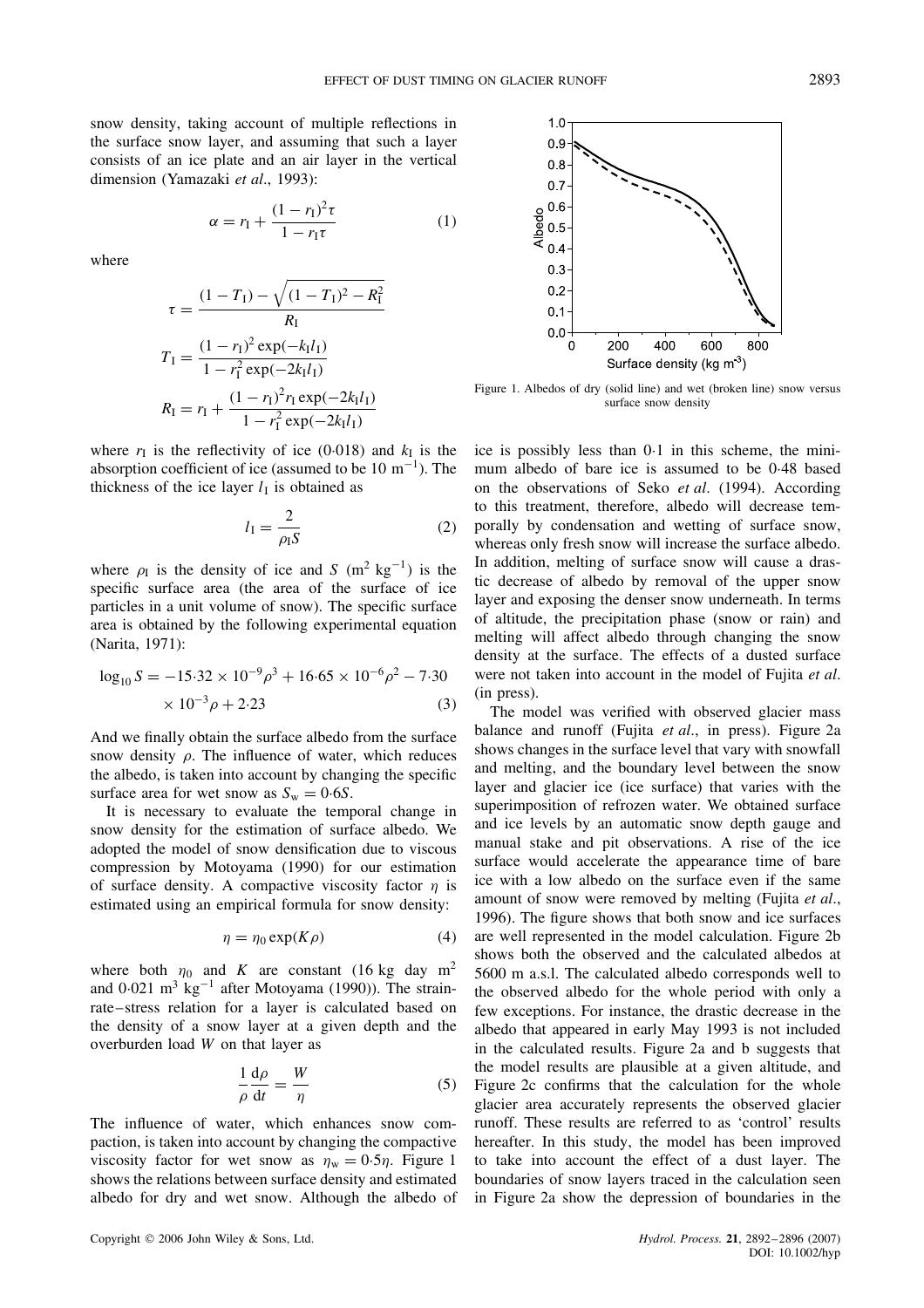

Figure 2. (a) Relative levels of surface (solid line), dirt layers (broken lines), and snow–ice interface (grey line) at 5600 m a.s.l. of Xiao Dongkemadi Glacier. Observed surface (grey circles) and snow–ice interface (black circles) are compared with those calculated. (b) Observed (broken line) and calculated (grey line) albedos at the same elevation. (c) Calculated runoff (gray line) accurately represents the estimated runoff (solid line) from observation. A more detailed description is shown in Fujita *et al*. (in press)

snowpack due to compaction. The effect of lowering albedo will be treated in the next section.

## EFFECT OF DUST EVENT TIMING

Sharp drops in the observed albedo are probably caused by dust depositions (Figure 2b), though no relationship between the amount of dust and the surface albedo has actually been measured. In our calculation, the surface albedo will decrease to 0.6 if a 'dusted surface' appears at the surface, since sharp drops in the albedo range from  $0.5$  to  $0.7$  (Figure 2a). Figures 3 and 4 show that the calculated examples change the dusting date, whereas the other input variables are not different from the control run. Figure 3 depicts dust deposited on 2 May 1993, representing an observed drastic lowering of the albedo. Although the calculated surface albedo declined for several days, the dust was buried by snow and did not reappear on the surface (Figure 3a and b). Glacier runoff will change slightly in the early melting season since the



Figure 3. (a) Relative levels of surface (solid line), dusted layer (thick broken line), and snow–ice interface (grey line) at 5600 m a.s.l. of Xiao Dongkemadi Glacier when surface was dusted on 2 May in the calculation (arrow). Surface level of the control run is shown as a thin broken line for comparison. (b) Observed and calculated albedos (broken and grey lines in denote respectively). (c) Calculated runoff (solid line) differs slightly from the control result (broken line)

melt amount increases at the lower elevation (Figure 3c). The total amount of glacier runoff for the whole melting season increased by 4% over the control runoff, suggesting that the dust deposition in spring did not significantly affect the glacier runoff. In contrast, the calculated albedo and the snow and ice surfaces showed drastic differences from those in the control run when dust was deposited on 6 June 1993 (Figure 4). A drastic surface lowering from melting often occurs just after dust deposition. Although the dust is initially buried by snowfall, it reappears and accelerates the melting, thus exposing the ice surface with a lower albedo (Figure 4a and b). The resulting glacier runoff exceeds that of the control run throughout the whole melting season (Figure 4c). The total glacier runoff increases by 29% over the control run. However, no change is found in the upper limits of runoff production between the control run and the test run. This implies that the dust event causes no areal extent of melting, but rather an intensive melting in the ablation zone by accelerating removal of the snow layer on glacier ice.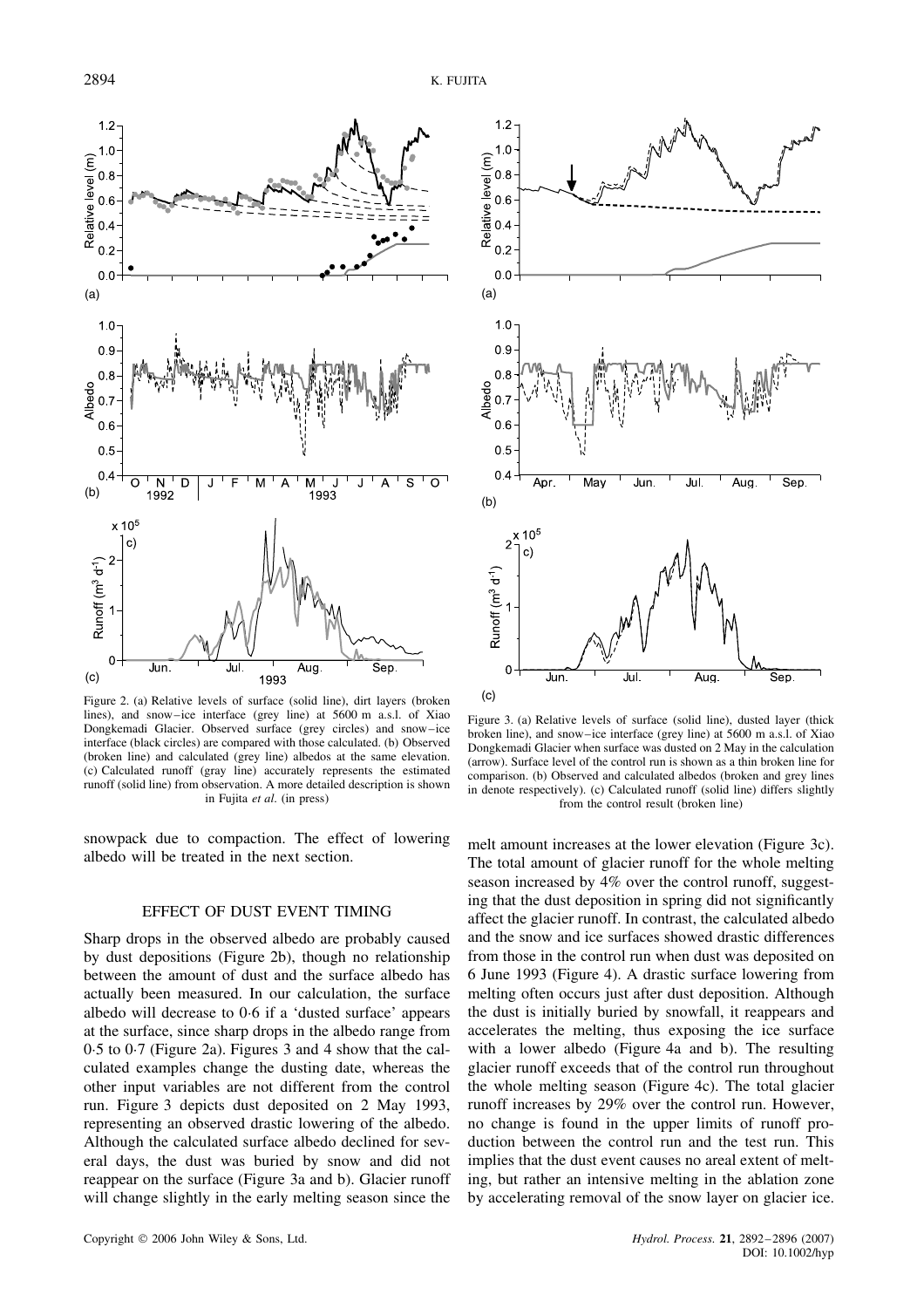

Figure 4. (a) Relative levels of surface (solid line), dusted layer (thick broken line), and snow–ice interface (gray line) at 5600 m a.s.l. of Xiao Dongkemadi Glacier when surface was dusted on 6 June in the calculation (arrow). Surface level of the control run is shown as a thin broken line for comparison. (b) Observed and calculated albedos (broken and grey lines in denote respectively). (c) Calculated runoff (solid line) differs obviously from the control result (broken line)

The 'seasonal sensitivity' of glacier runoff was examined by changing the dusted date and the albedo of the dusted surface (Figure 5a). The abscissa and ordinate are the date when dust was deposited, and the calculated total glacier runoff (a) and summer mean albedo (b) respectively. Summer mean albedo is obtained by averaging the surface albedo with weighted-area distribution for the period from June to August. Changes in winter do not seriously affect the total glacier runoff, though dust is usually deposited in the winter dry season. On the other hand, the dust depositions in June and July increased the glacier runoff by 40% (in the case of a 0Ð6 albedo) due to the intense solar radiation during this season. A 10% increase in glacier runoff will be caused by a change of  $+0.1 \degree C$  in annual air temperature or  $-108$  mm water equivalent in annual precipitation (Fujita *et al*., in press). It is important to note that such a large impact on glacier runoff might be caused even if dust were deposited for only 1 day. The impact on glacier runoff increases drastically in association with a



Figure 5. Seasonal sensitivities of (a) glacier runoff on the changes in dusted date and albedo and (b) summer mean albedo of the glacier. Horizontal and vertical axes denote the dusted date and total glacier runoff (a) and summer mean albedo (b) respectively. Thick, thin, and grey lines denote albedos of dusted surface as 0.7, 0.6 and 0.5 respectively. Runoff amount and summer mean albedo of the control calculation  $(61.3 \times 10^5 \text{ m}^3)$  and 0.762 respectively) are shown as straight broken lines



Figure 6. Summer mean albedo versus runoff depth. Black and grey dots result from dusted surface with an albedo of 0.6 and 0.7 respectively. The result for albedo of 0.5 is not shown

decrease in the albedo of the dusted surface from 0.7 to 0.5, as shown in Figure 5a. Dust deposition during winter will significantly affect glacier runoff provided that the albedo of the dusted surface is low enough (in the case of a 0.5 albedo). On the contrary, if the dust consists of bright minerals (in the case of a  $0.7$  albedo), then the impact of dust will be negligible even though it was deposited in summer. Temporal changes in summer mean albedo, which are well consistent with total glacier runoff (Figure 6,  $r = -0.95$  to  $-0.97$ , with a 99% significance level), suggest that dust events indeed affect glacier runoff by changing the surface albedo of the glacier.

## CONCLUDING REMARKS

The model calculations, including the scheme for tracking a dusted surface, revealed that a lowering of the albedo